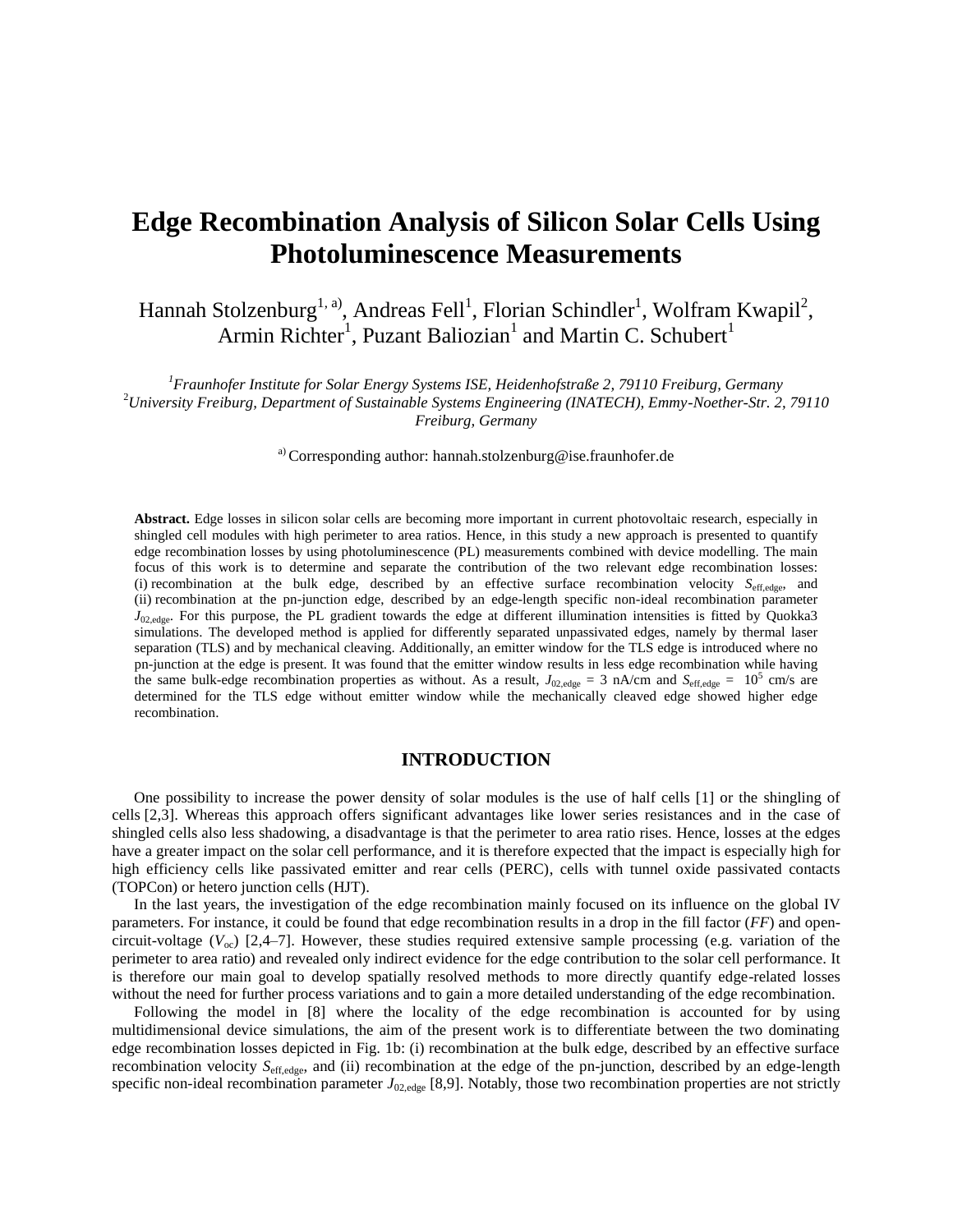dependent on each other [3]. Therefore, both need to be characterized unambiguously to conduce to a better understanding of the source of edge recombination for eventually optimizing the edge properties of solar cells.

In this study, a characterization method based on photoluminescence imaging (PLI) and multidimensional device simulation is developed, which is exemplarily demonstrated for a diffused and surface passivated wafer. For this purpose, edges which are differently affected by edge recombination are chosen. This is achieved by different edge preparation methods, namely thermal laser separation (TLS) [10] with or without an emitter window (i.e. the emitter does not reach the edge) and mechanical cleaving (see also Fig. 1a). By fitting the PL gradient towards the edges, simulated with Quokka3 [11] to experimental PLI measurements using non-linear least squares,  $S_{\text{eff,edge}}$  and  $J_{02,\text{edge}}$ can be determined.

# **SAMPLE PREPARATION**

The schematic top view and cross section of the investigated sample system is shown in Fig. 1a and 1b, respectively. 1 Ωcm n-type FZ wafers featuring a boron-diffused front side emitter (90  $\Omega$ /sq) passivated with an ALD  $\text{Al}_2\text{O}_3$  / PECVD SiN<sub>x</sub> stack (10 nm/60 nm) and a PECVD SiN<sub>x</sub> rear side passivation (70 nm). Further, the 6 inch wafer is planar with a thickness of  $250 \mu m$ .

Samples with three differently processed wafer edges were investigated (Fig. 1a): (i) the wafer is separated by TLS [10] through the emitter from the front side, (ii) by TLS with a distance  $d_{EW}$  of 300 µm between the emitter and the edge (Fig. 1b) and (iii) by diamond scribing and subsequent manual mechanical cleaving through the emitter also from the front side.



**FIGURE 1.** (a) Top-view sketch of the 6 inch wafers with emitter window (dark green) and indicated edge types (colored); (b) cross-section sketch (white dotted line in Fig. 1a) where the distance between emitter and edge is indicated by the parameter  $d_{\text{EW}}$ .

#### **METHOD DEVELOPMENT**

#### **Photoluminescence Imaging**

To measure the spatially resolved PL intensity, the wafers were illuminated by an 808 nm laser at six different illumination intensities corresponding to 0.02-1 sun. To reduce blurring effects due to photon scattering in the wafer and the detector, 1000 and 1050 nm short pass filters are mounted. In Fig. 2a the PL image at 0.97 suns of the sample with the three studied edges is shown. Averaging line-scans of the PL signal as depicted in Fig. 2a for the TLS edge through emitter, the influence of the edge recombination is evident for all illumination intensities, shown in Fig. 2b. As explained in [5] by Hermle et al., the fraction of pn-junction recombination to bulk recombination gets higher for lower illumination intensities due to the relation between excess charge carrier concentration Δ*n* and doping level. A closer look at the profiles reveals a PL decrease on a longer local range at lower illumination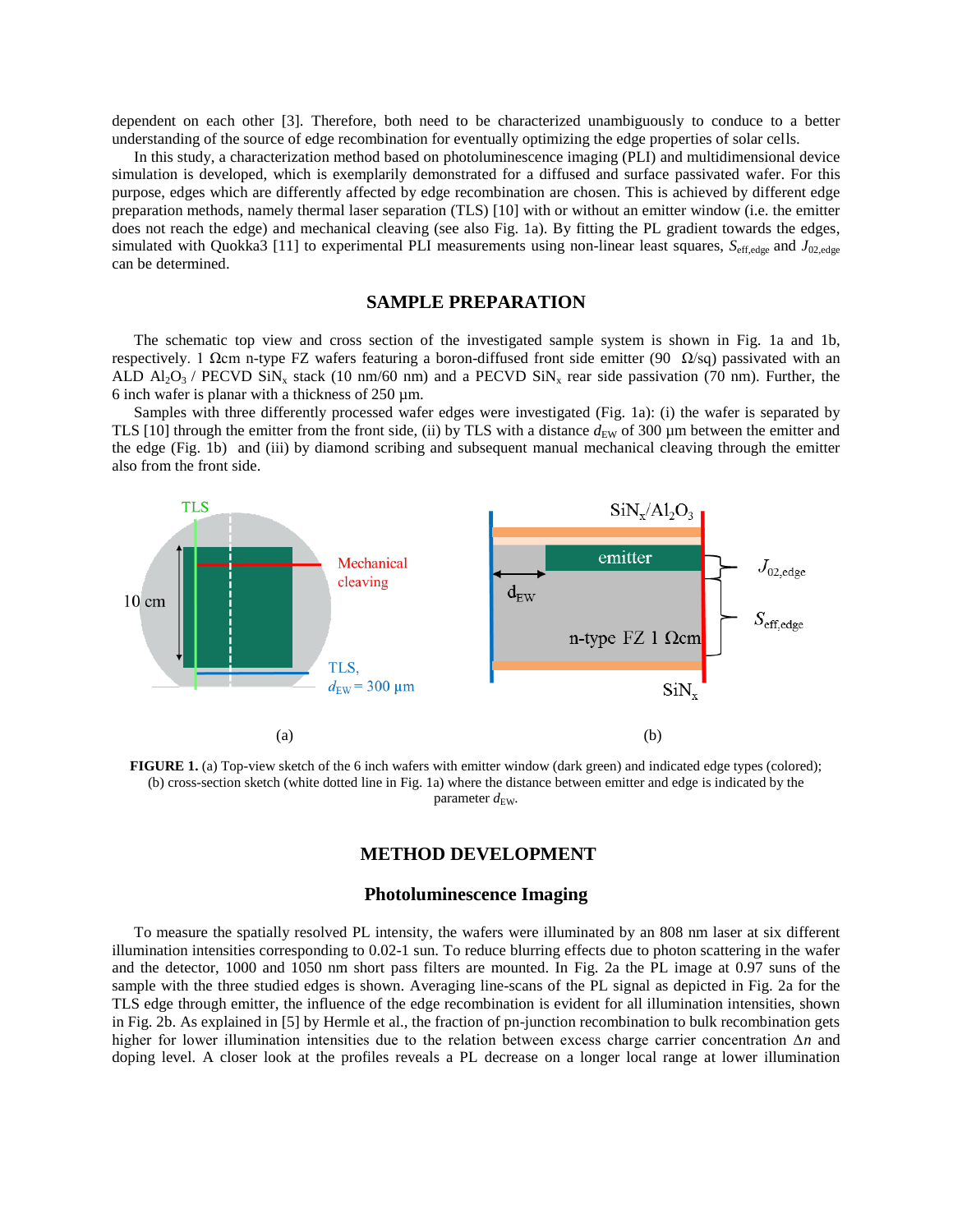intensities. A homogeneous plateau is approximately reached at 30 mm distance of the edge for low illumination intensities.

Hence, the influence of edge recombination for the differently prepared edges is best visible at low intensities. The PL image at 0.02 suns in Fig. 3a and the corresponding PL profiles in Fig. 3b clearly show a distinction between the differently processed edges. In opposition to the mechanically cleaved and the TLS edge with emitter window, the TLS edge without emitter window shows some inhomogeneities. Since they were not visible after separation, PL regions which are least affected by inhomogeneities were chosen for the analysis.

As a result, on the one hand, the TLS cleaved edge through the emitter is not as affected by edge recombination as the mechanically cleaved edge which is also true for the averaged signal over the whole edges and, on the other hand, the expected positive influence of an emitter window [9,12] due to the missing conductivity of minority carriers through the emitter to the edge is observed.



**FIGURE 2.** (a) PL image at 0.97 suns; (b) PL profiles at six different illumination intensities for the TLS separation through the pn-junction.



**FIGURE 3**. (a) Logarithmically scaled PL image at 0.02 suns shows the three differently affected edges and (b) the corresponding PL profiles averaged over the respective areas depicted by the rectangles.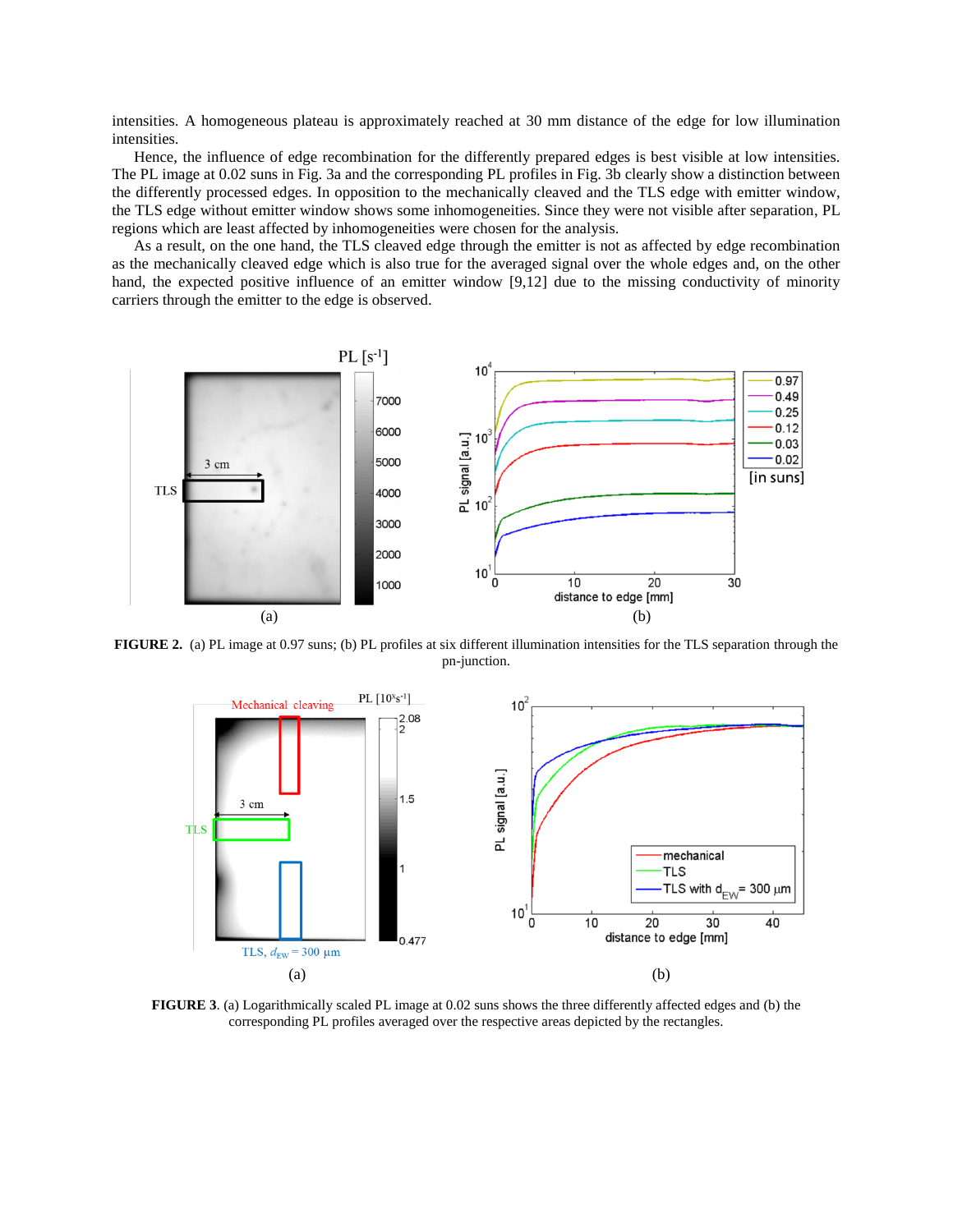#### **Quantification of Edge Recombination**

For the quantification of the edge recombination multidimensional PL simulations using Quokka3 are fitted to the experimental PL data. In the first step, the simulation is calibrated within three homogeneous areas of the wafer which are not influenced by the edges. Therefore, the effective lifetime curve in dependence on the excess charge carrier density  $\Delta n$  is fitted, see Fig. 4a. For this purpose, the experimental data are obtained from PL imaging calibrated by harmonically modulated PL [13]. By adjusting the simulated curve, an emitter recombination current  $J_{0e} = 70$  fA/cm<sup>2</sup> as well as midgap related bulk lifetimes  $\tau_{p0,bulk} = 1.5$  ms and  $\tau_{n0,bulk} = 50$  ms are fitted while recombination at the rear is negligible. Furthermore, an illumination intensity scaling factor is determined, see Fig. 4b, considering the optics of the PL-setup in the simulations and all six illumination intensities concurrently.



**FIGURE 4.** (a) Excess charge carrier density Δ*n* dependent effective lifetime τ curve whereas three homogeneous spots in the middle of the wafer which are not the influenced by the edge are chosen. The fit parameters of the simulation are  $J_{0e} = 70$  fA/cm<sup>2</sup>, midgap related bulk lifetimes  $\tau_{p0,bulk} = 1.5$  ms and  $\tau_{n0,bulk} = 50$  ms; (b) calibration of the PL intensity.

After the calibration, the PL signal towards the edges from 2D simulations including the edge can be fitted to the corresponding experimental data. To increase the distinguishability of the *S*<sub>eff,edge</sub> and *J*<sub>02,edge</sub> values, the six illumination intensities are fitted simultaneously by finding the minimal reduced  $\chi_{\text{red}}^2$ , i.e. using non-linear least squares per degrees of freedom weighted with an experimental error of 10% of the PL signal. In Fig. 5, a selected set of simulation profiles in the fit parameter range is compared to the TLS edge profile (through the emitter) for three different illumination intensities. Obviously, *J*02,edge and *S*eff,edge are differently dependent on the illumination intensities whereas the *J*<sub>02,edge</sub> contribution is more dominant on low illumination intensities. The best match of simulation and experiment for the TLS edge through the emitter is received for  $J_{02,\text{edge}} = 3 \text{ nA/cm}$  and  $S_{\text{eff,edge}} = 10^5$ cm/s. Hence, due to the different dependencies of  $J_{02,\text{edge}}$  and  $S_{\text{eff,edge}}$  on the excess charge carrier density, i.e. different illumination intensities, the reliability in distinguishing  $J_{02,\text{edge}}$  and  $S_{\text{eff,edge}}$  increases by fitting all the illumination intensity profiles concurrently. In Fig. 6a the perfect agreement between simulation and experiment is visible. In addition to that, the emitter window with  $d_{EW} = 300 \mu m$  at the TLS edge is simulated, which is also in good agreement with the experimental data, see Fig. 6b. Since for a present emitter window only an influence of *S*eff,edge is assumed, a good fit with the same *S*eff,edge as without emitter window is a good consistency check for the distinguishability of  $J_{02,\text{edge}}$  and  $S_{\text{eff,edge}}$ .

The best fit results for the edge recombination parameters of the TLS and mechanically cleaved edge as well as the corresponding minimal  $\chi_{\rm red}^2$  are listed in Tab. 1. The higher  $\chi_{\rm red}^2$ -values for the TLS edge with emitter window and mechanically cleaved edge without emitter window are due to some additional long-range PL decrease. The resulting *J*02,edge and *S*eff,edge values lead to the conclusion that for both, the mechanically cleaved and TLS edge, the worst-case assumption with  $J_{02,\text{edge}} = 19$  nA/cm and  $S_{\text{eff,edge}} = 10^6$  cm/s, according to the simulation study in [8], is too high. However, the edge recombination velocity for the mechanically cleaved edge is with  $S_{\text{eff,edge}} = 10^6$  cm/s comparable with the reported values in [3,5,8] for an unpassivated edge. The so far reported  $J_{02,\text{edge}}$ -values calculated from fitting dark-IV-curves like in [5,6] show mostly higher values than in this study while Rühle et al. [12] also reported 5 nA/cm for a mechanically unpassivated edge.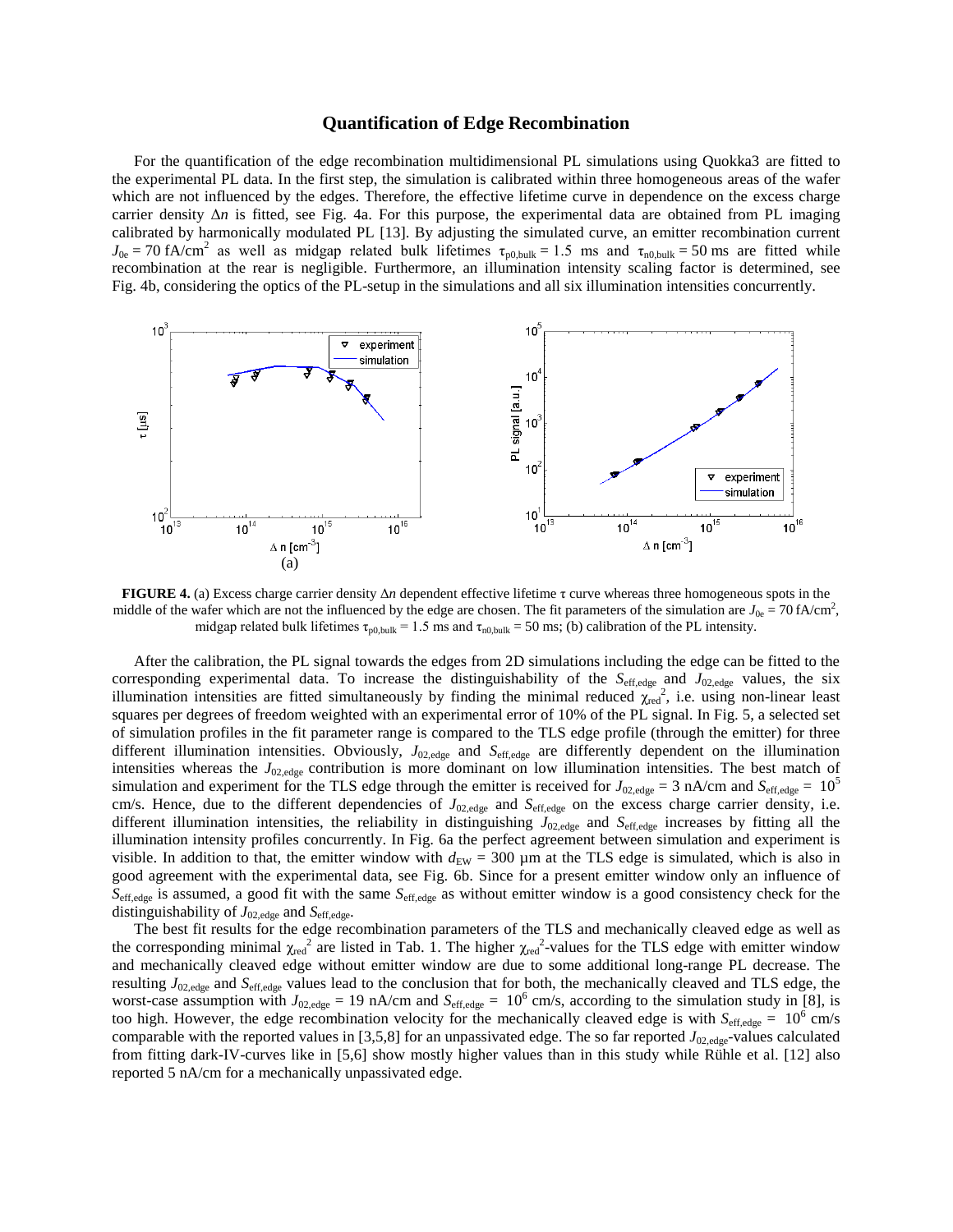

**FIGURE 5.** Comparison of the experimental data of the TLS edge through emitter at 0.02, 0.12 and 0.97 suns with a selected set of simulation profiles varying *J*02,edge [nA/cm] and *S*eff,edge [cm/s].



**FIGURE 6.** Comparison of the experimental and simulated data of the TLS edge using the best-fit, which is shown for all six illumination intensities in (a) for the TLS edge with  $J_{02,\text{edge}} = 3 \text{ nA/cm}$  and  $S_{\text{eff,edge}} = 10^5 \text{ cm/s}$  and in (b) for the TLS edge with emitter window with  $S_{\text{eff,edge}} = 10^5$  cm/s.

TABLE 1. Best fitting parameters for the different edges types.

| Edge                                     | ັ້<br>$J_{02,\text{edge}}$ [nA/cm] | $S_{\text{eff,edge}}$ [cm/s] | $\chi_{\rm red}$ |
|------------------------------------------|------------------------------------|------------------------------|------------------|
| <b>TLS</b>                               |                                    |                              | 0.62             |
| TLS $(d_{EW} = 300 \text{ }\mu\text{m})$ | -                                  | $10-$                        | 2.06             |
| Mechanical cleaving                      |                                    | $10^{\circ}$                 | ר ה<br>,,,,      |

# **CONCLUSION**

In this study a new characterization method is presented to quantify the edge recombination by comparing PL measurements with Quokka3 device simulations, sensitive to differently processed edges. By fitting simulated to measured PL profiles towards the edges, an *J*02,edge and *S*eff,edge could be determined. It was found that the emitter window results in less edge recombination while having the same bulk-edge recombination properties as without. While taken also the different dependencies on illumination intensities of the two edge recombination parameters into account, the distinguishability of  $J_{02,\text{edge}}$  and  $S_{\text{eff,edge}}$  is improved. Hence, the developed method can be applied for extracting detailed information about the edges. Since the overall goal is to optimize silicon solar cell performance, the comparison of mechanical cleaving and TLS lead to the conclusion that the TLS processed edge causes less edge losses and is therefore a promising separation method for shingled cells.